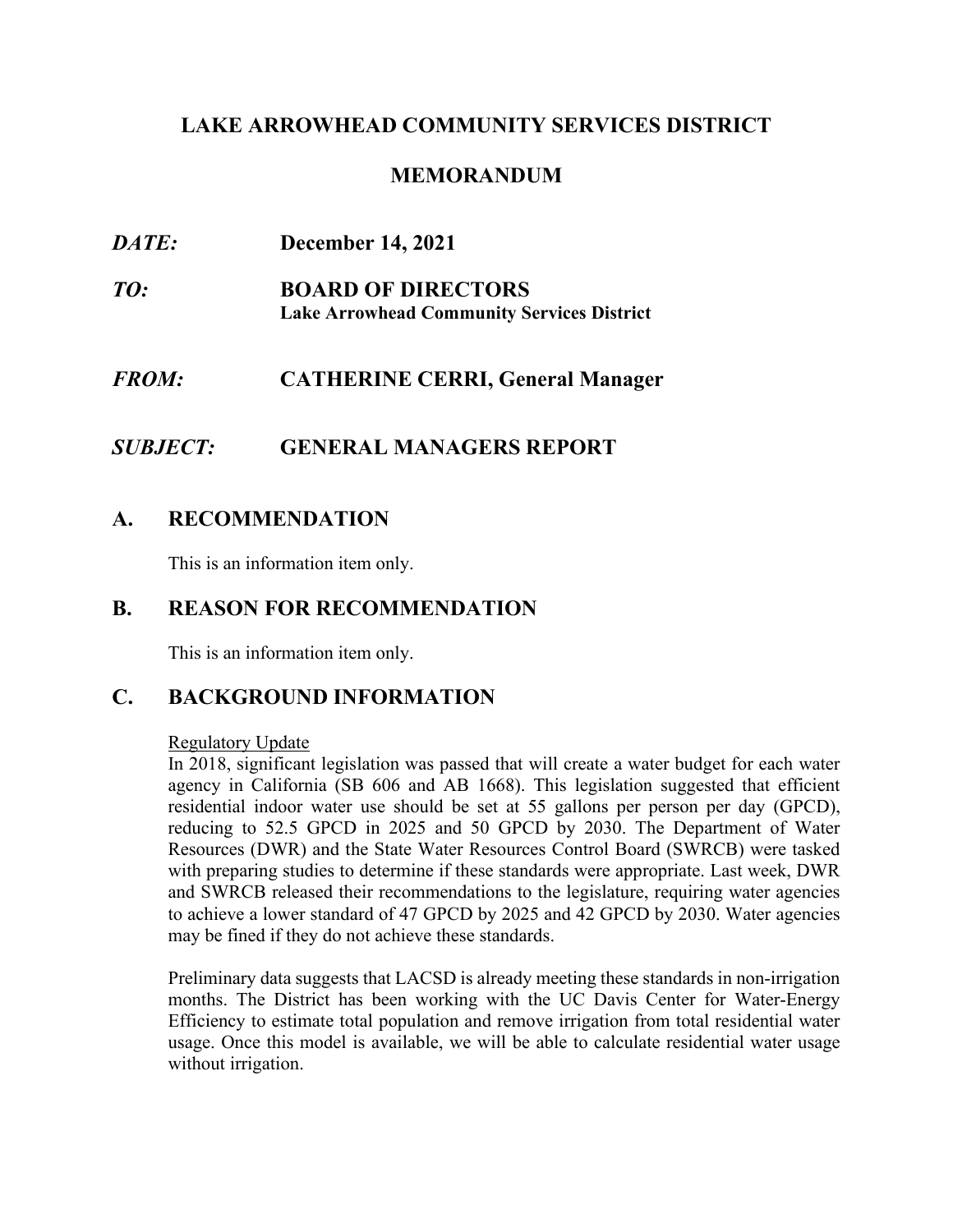#### State Water Supply Conditions

Every year on December  $1<sup>st</sup>$ , DWR announces the initial allocations for water from the State Water Project (SWP). Last week, it was announced that, due to the low levels of water in storage, the only water that will be guaranteed from the SWP will be for health and safety. Essentially, this means that agencies such as the Crestline-Lake Arrowhead Water Agency (CLAWA) may not have access to their annual contracted water supply unless hydrologic conditions change. SWP contractors will need to rely on other local supplies or water that was stored or contracted in previous years. For LACSD, this means that access to imported water will most likely be limited.

#### Hydrologic Analysis

The new water year started on October  $1<sup>st</sup>$ . During the month of November, 2021, there was essentially no precipitation. The historic average precipitation for the month of November is between 3-4". Lake level is at [5,099.49'](https://5,099.49), 7.21 feet below full. There is some precipitation forecasted for the second week in December.

|                     | 2019  | 2020  | Nov-2021<br><b>YTD</b> | Projected<br>Dec | Total<br>2021 |
|---------------------|-------|-------|------------------------|------------------|---------------|
| Surface Water       | 1,106 | 1,277 | 1,086                  | 39               | 1,125         |
| Groundwater         | 198   | 180   | 172                    | 21               | 193           |
| Imported            | 47    | 46    | 141                    | 30               | 171           |
| <b>Total Supply</b> | 1,351 | 1,503 | 1,399                  | 90               | 1,489         |
| Demand              | 1,277 | 1,507 | 1,407                  | 87               | 1,493         |
| Demand Mgmt         |       |       | (71)                   | 2)               | (73)          |
| Total               | 1,277 | 1,507 | 1,336                  | 85               | 1,420         |

### Water Supply and Demand Summary 2021 YTD